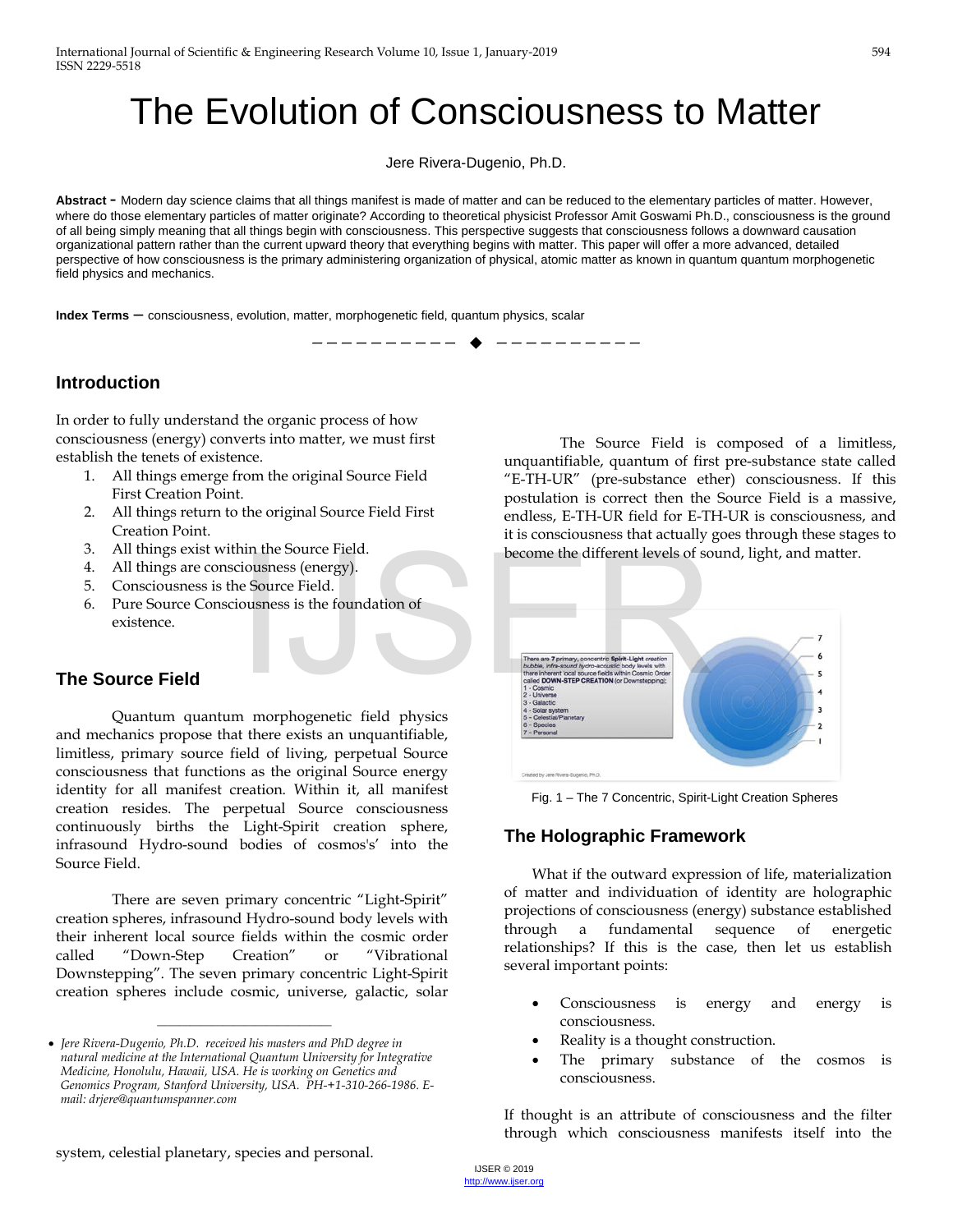hologram of form, then we can postulate that nothing is truly solid.

Now that we have established all things are comprised of consciousness, then their observed solidness is verified by the relationship between the consciousness observing the form and the consciousness of which the form is comprised. Human consciousness emerges through a sequence of dimensions that establish the frameworks within which the interconnection of consciousness can transpire. Human observation of solidness and materialization is determined by the oscillation rates between the dimensionality of the units of consciousness, which generate frequencies of energy that exist in specific relationships to each other. The human consciousness and physical form are patterns of frequency designed by the dimensionality of the units of consciousness. Consequently, we observe visible solidness as a result of the interconnection between the frequencies of consciousness of which we are formed and those of the unified field of consciousness (energy) the we exist within. As a result, human beings observe as dense and solid the dimensional frequency bands that exist one full dimensional range below the frequency within which the individuated or collective consciousness is located.

Quantum morphogenetic field physics propose that the human body is a holographic projection of consciousness that is created upon a holographic design of organized units of consciousness. The holographic design represents the existing unified morphogenetic field, which is the energetic blueprint of consciousness, light, sound and scalar energy within which the singularize consciousness is located and upon which the illusion of solidness of the body matter is projected. metric field physics propose<br>
a holographic projection of<br>
dupon a holographic design of<br>
identities of the time matrix strudupon a holographic design of<br>
since the singularize consciousness is<br>
the singularize consciousne

# **Vibrational Downstepping**

Everything in manifest, as well as un-manifest creation initially emerged from the perpetual state of pure Source E-TH-UR consciousness. This model of reality is known as "evolutionary determinism" or "vibrational downstepping".[1] Vibrational Downstepping is the organic process through which the perpetual-life Source consciousness (All That Is) continually establishes itself through dimensionalization into singularized manifest

expression for the intention of experiencing space-timematter reality. As the original Source consciousness current enters the structured dimensional bands of the time matrix, its original organization begins fractal downstepping or fragmenting its consciousness through the dimensional fractal hierarchy generating new individual identities of existence. Every being and thing in any manifest reality field comes into being through this organic process of Primal Creation Physics and implies that every being, including humans, are directly, energetically and perpetually connected to specific, fixed structures of multidimensional energy anatomy, and their corresponding interdimensional stations of conscious identity. [2]

This process can be observed as an extraordinary radiation (ray) of sound and light, holographically refracting within the scalar energy fields of the time matrix, separating itself into multiple beams (sacred rays). Each new radiation column of sound and light consciousness that is created through the division of the original Source consciousness preserves a fragment of the original fractal design of the original stream of Source consciousness. [3] This generates new, smaller flows that materialize as additional individualized identities and manifest forms. In relation to human form, the structure of dimensionalized consciousness takes the form of the fifteen dimensional identities of the time matrix structure.

Fig. 2 – Perpetual Vibrational Downstepping Creation Model

Within quantum quantum morphogenetic field physics, universal morphogenetic fields are known as "Time Matrices". There are immeasurable time matrices with the "Energy Matrix", which are collectively denoted to as "The Time Matrix". All time matrices within the "Cosmic Energy Matrix" follow a specific mathematical-geometrical program through which space-time and matter can be experienced by consciousness upon the time matrix structure. Within one time matrix there are fifteen (15) dimensions arranged into sets of three (3) dimensions forming five (5) three-dimensional reality fields called "Harmonic Universes" (HU).[4] Each harmonic universe represents a level of matter densification specific to its fundamental rates of vibration and oscillation.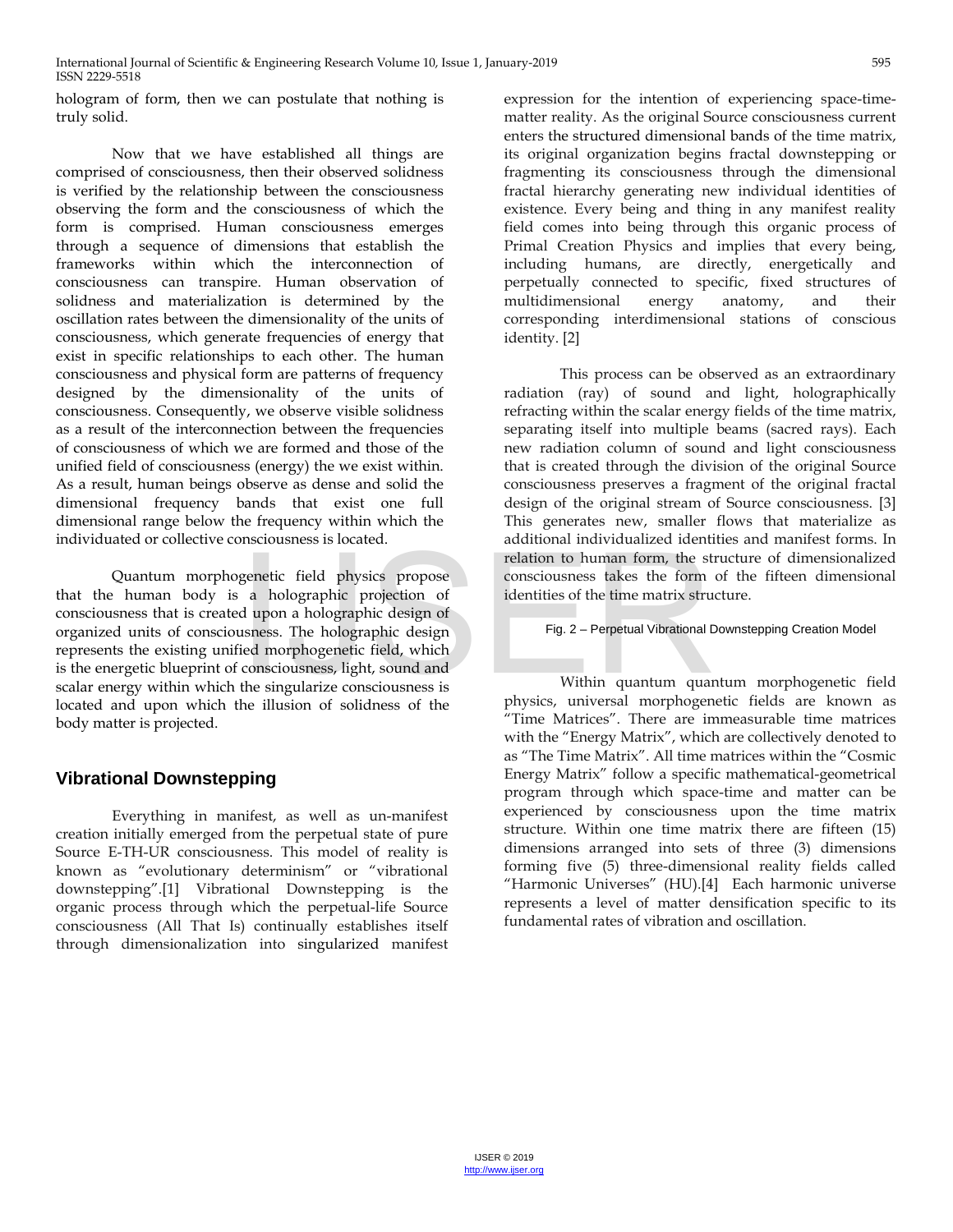Source Consciousness perpetually establishes expression in motion through interacting its awareness in the progression of Vibrational Downstepping or "Thought Formation". Vibrational Downstepping transpires through contracting the consciousness into a singular point of concentration, a "creation intention" or "thought vibration", to the first individuation of attention called "Stillpoint or Creation-Point". Vibrational Downstepping is the process of how Source reproduces 'Self' down into smaller parts while still maintaining the eternal life mathematical encryption and connection so that Source can experience and learn about itself on many different levels of existence.[5] The entire quantum of Source is so allpowerful that duplication with reduced quantum is essential in order to maintain cohesion and stability for the countless smaller systems that are eternally within Source but possess quantum diversity.

What if this blueprint of vibrational downstepping formed via refraction fields is how frequency streams descend all through creation? Primal Creation Physics propose this to be accurate and that on one level, Source materializes as electrical expanding, oscillating streams and on the next level, the flows of Source refract to convert to opposite magnetic contracting or vibrating flows. If we accept this information to be correct then Source creates the first, original vibrational downstepping and through this progression, creates within itself. Within the materialization mechanism of vibrational downstepping, the unified primal substance of the universe is an organic, conscious expression of the ubiquitous, infinite identity of Source expressed in the form of energetic thought formations and consequently all manifest things are organic representations of Source identity. [6] Fing or vibrating flows. If we<br>
e correct then Source creates the<br>
ownstepping and through this<br>
itself. Within the materialization<br>
biological organism. By morp<br>
ownstepping, the unified primal<br>
se is an organic, consciou

Scientific knowing, assimilation and understanding of the cosmic quantum morphogenetic field physics integral to the Vibrational Downstepping evolution allow humans to internally understand that Source is not a remote, masculine totalitarian creator that created all creatures including humans. The perpetual-life fields of precisely structured consciousness (energy), through which Source emits its consciousness in the form of materialization, demonstrates that Source is an organic, ever-present Light-Spirit consciousness that perpetually materializes through everything in the present moment, and that First Creation Process is continually and perpetually occurring. The scientific dynamics of Vibrational Downstepping imply the transcendent condition that Source resides within and expresses directly through the human being, and exists within every manifest and non-manifest form in the exterior and interior worlds.[7]

The organic Vibrational Downstepping materialization mechanics of Source materialization for all manifest beings are the evolutions through which inactive percentages of the introns or junk DNA are increasingly morphogenetically reconnected and stimulated within the



biological organism. By morphogenetically reconnecting and activating the introns, gradual integration of the energy frequencies which are the foundation of the dimensionalized levels of the physical atomic body and energy consciousness that exist as precise lattices of scalarstanding waves are birthed into dynamic materialization within the biologically-based consciousness.

Materialization of the higher oscillating dimensional scalar-wave blueprints that create transcendent identity produces the efficient transmutation of gross, physical matter density and expansion of singularized conscious identity awareness back into its organic energetic state of unity with Source in the process called "Transmutational Harmonic Scaling". Through the Vibrational Downstepping model, the original nature and energy mechanics of creation and progression are disclosed, permitting a manifest identity the capability to direct its own experience as a conscious co-manifestor with Source, as well as to know everything, including itself, as a manifestation of Source. The Vibrational Downstepping dynamics validate the existence of an implied reality of Primal Order and intention.

# **The Primal Substance**

A morphogenetic field or manifestation pattern is comprised of the primal substance, units of consciousness energy called the "Source Particle", which exist as omni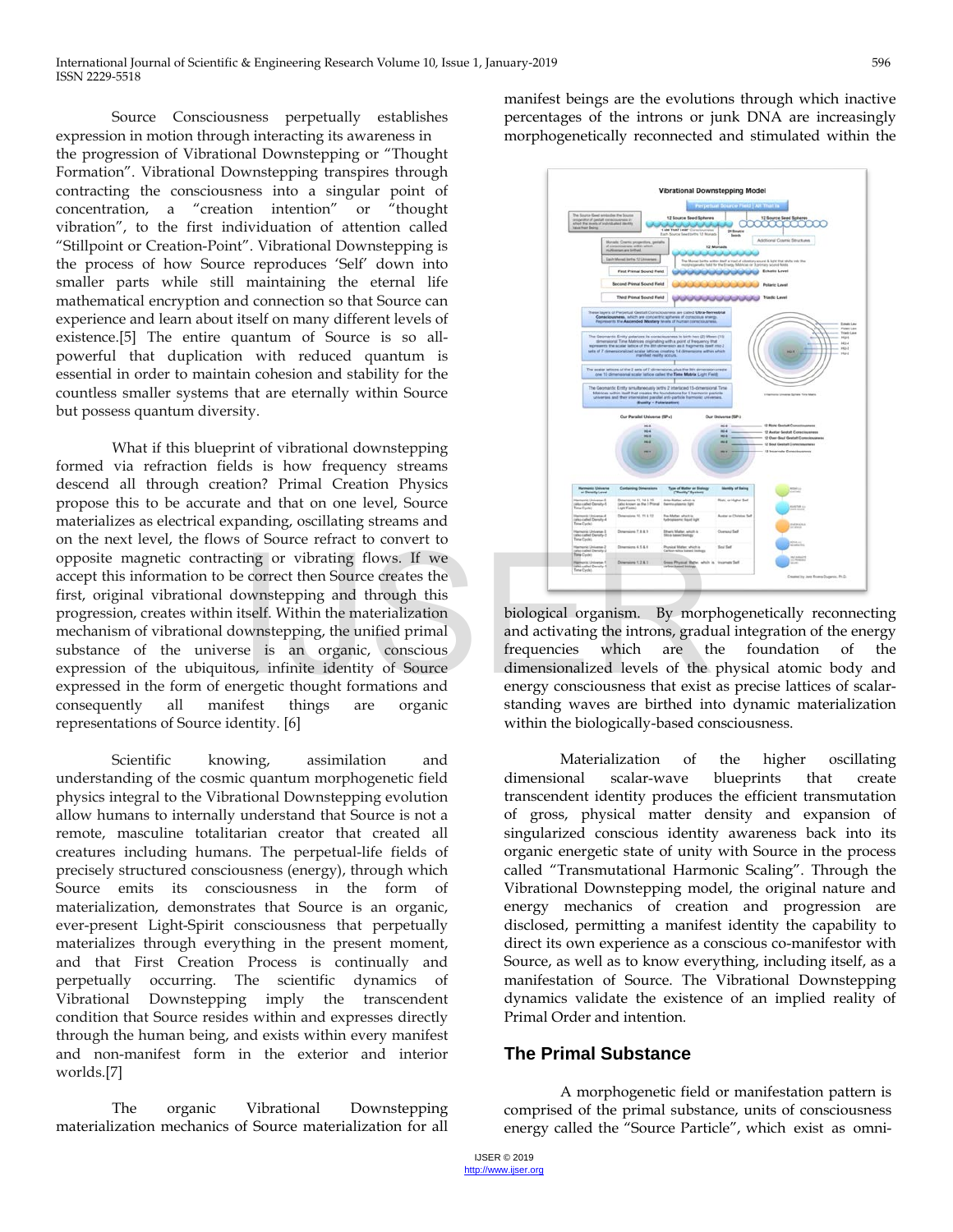polar points of static vibration.[8] Source Particle units are the minutest units of consciousness energy or the assembling sections of matter that create the patterns upon which consciousness in all manifest and un-manifest forms enters materialization. Source Particle units are omni-polar (holding the potentiality for all polarities or none) units of vibrating energy that continuously rotate backward and forward between a state of bi-polar light radiation (scalar standing wave) and omni-polar sound vibration.

#### Fig. 3 – The Original Source Particle

Scalar waves are points of standing waves composed of magnitudes of conscious energy that radiate out of static units of vibration, the Source Particle units, which form the morphogenetic field patterns upon which consciousness enters dimensionality in order to experience the manifest reality hologram. Scalar lattices are formed through Source Particle phasing, which is the activity of internal fission (expansion) and fusion (contraction) distinctive of Source Particle units. [9] Source Particle units continuously split and duplicate by means of fission, then re-materialize through fusion, generating a blinking on and off of scalar wave points or blink-line sequences that regulate the essential positioning of consciousness within the scalar lattices comprising morphogenetic fields. am. Scalar lattices are formed<br>
aasing, which is the activity of<br>
n) and fusion (contraction)<br>
e units. [9] Source Particle units<br>
licate by means of fission, then<br>
n, generating a blinking on and<br>
s or blink-line sequence

The moment Source Particle units exist in their omni-polar state, they reside as ante-matter element, the original state of energy structure before pre-matter materialization. Via an internal fusion mechanism distinctive to their pattern, Source Particle units divide to generate bi-polar waves albeit duplicating their original omni-polar form. In the bi-polar phase, Source Particle units divide into Source Particle Negative (SP-) units and Source Particle Positive (SP+) units that are interwoven units of bi-polar light energy emission generating electromagnetic, scalar standing waves. SP- units create the energetic assembling segments for particle patterns, while SP+ units create the energetic assembling segments for concurrently manifesting anti-particle patterns. Particle and anti-particle patterns are interwoven, integrated by the ante-matter Source Particle units from where they manifest. SP- particle units signify the contraction phase of ante-matter energy, including lower oscillation, higher vibration, and hold base magnetic polarity. SP+ antiparticle units signify the expansion phase of ante-matter energy, including higher oscillation, lower vibration and hold base electrical polarity.



#### **Electromagnetic Energy**

It is quite interesting the answers one receives when asking a scientist, physicist, or even an electrical engineer, where does electromagnetic energy come from and, more importantly, how does it truly function? Every single time the answer is given, it always stems from what they were taught in university or what they experienced in the laboratory. Not once do the answers stem from a multidimensional perspective; only from a linear, threedimensional perspective.

Electromagnetic energy is generated via the repeated cycling of energy as the omni-polar, ante-matter Source Particle units generating a current of sound vibration propel their energy into bi-polar SP- and SP+ scalar waves of light energy emission. Energy thrust multiplies into the anti-particle SP+ vibration point as electrical force. At that point, it contracts into the particle SP- vibration point, generating magnetic attraction. Through the attraction of the ante-matter Source Particle pattern, SP+ anti -particles and SP- particles are reassembled together into a condition of fusion. At the time of fusion, the energy of the SP- and SP+ converts, the bi-polar scalar standing waves of light energy emission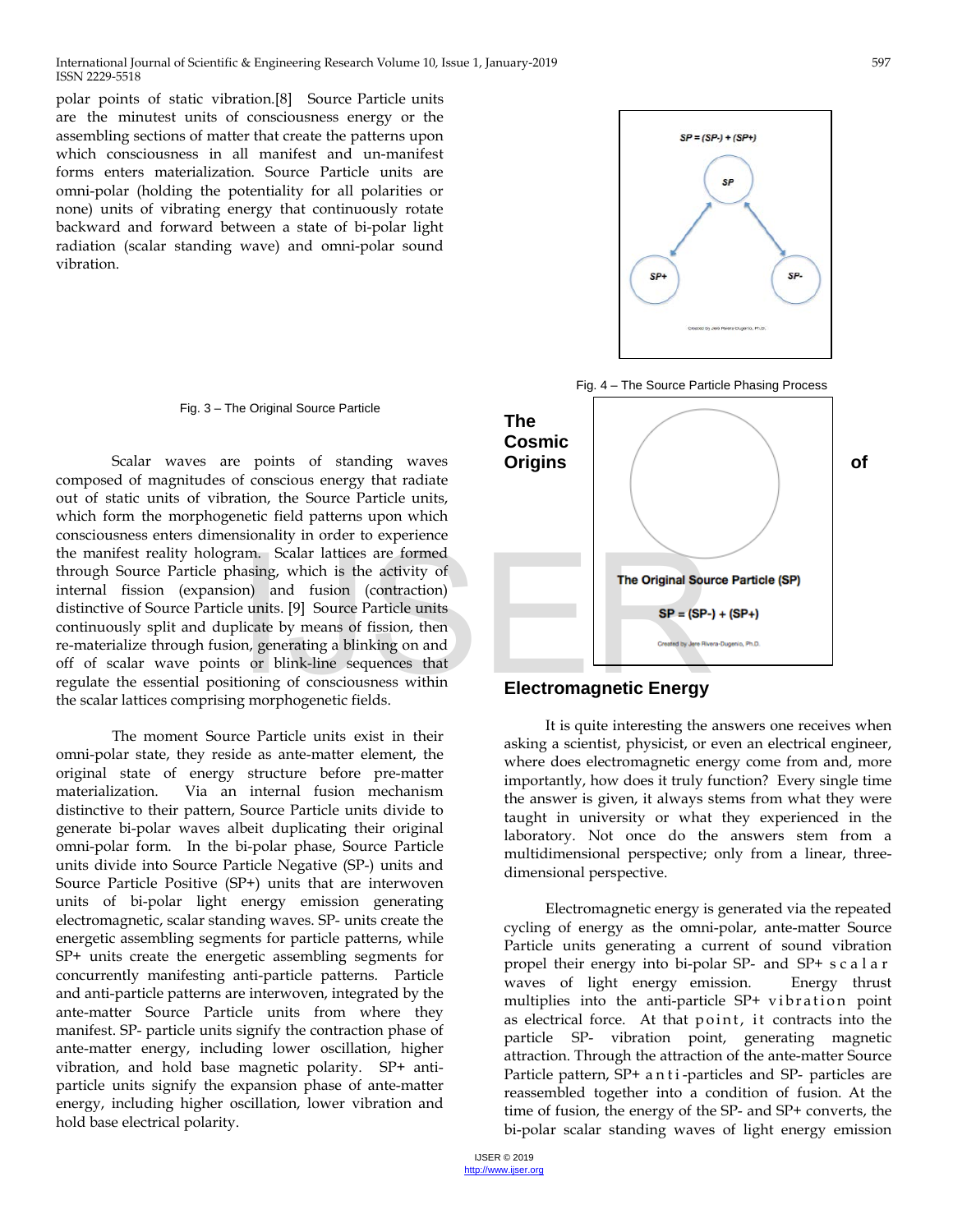restoring to their original omni-polar ante-matter condition of Source Particle units. Once restored to the Source Particle state, the activity repeats as the Source Particle generates fission and replication. The mechanism by which Source Particle units continually transform conscious energy into bi-polar light energy emission scalar waves and reverse back to ante-polar sound vibration waves is called Source Particle Phasing. Via eternal cycles of Source Particle phasing, units of matter blink on through fission into bi-polar particle and antiparticle materialization assembled upon scalar waves of light energy emission, then blink off via fusion into omnipolar, ante-matter sound vibration, perpetually cycling between the manifest and non-manifest condition.[10]



Fig. 5 – The Perpetual Fission-Fusion Process

# **The 9 Progressions of Materialization**

- 1. E-TH-UR (Consciousness)Perpetual Source Consciousness Field
- 2. Plasm Five (5) Pre-Substance Types, formed in physical, atomic body
- 3. ProtoplasmOne (1) Pre-Substance Compound-Element Hydrolase; formed in the Hydroinfrasound body
- 4. Vapors Two (2) Pre-Matter Substance Types; formed in the physical atomic body
- 5. Metallic Electroplasma Six (6) Pre-Matter Metallic Substance Types; formed in dark matter body
- 6. Hydroplasma Six (6) Central-Atomic-Matter Substance Types; formed in core light body
- 7. Thermoplasma Five (5) Inner-Atomic-Matter Substance Types; formed from inner light body
- 8. Ectoplasma Three (3) Middle-Atomic-Matter Celestallon Substance Types; formed from middle light body
- 9. Endoplasma One (1) Outer-Atomic-Matter Compound-Element Hydrolase Living Water; formed from Hydro-sound body, base for our organic 144 endoplasma water elements [11]

#### **The 12 Stages of the Evolution of Consciousness to Matter Materialization: (Consciousness to Pre-Substance States)**

E-TH-UR (pre-substance ether) consciousness pulsation from the Source Field progresses through the center of the Light/Spirit-Sound-Hydro form "local Source Field" to the spirit form, then to the dark matter form, then eventually to the light form center and into the "Conversion Energy Conduit" system of the physical, atomic form to begin the conversion sequence.

# **The Five Stages of Pre-Matter**

The five (5) pre-substance, conscious, plasms conversion sequence; pre-Source particle creation born of E-TH-UR consciousness conversion within the personal, planetary and solar atomic body.

The Pre-Substance Elemental Protoplasm:

- 1. Pre-Substance (Stage-1): Plasm-1, cool, crystalline E-TH-UR (FEELING) "Stream"
- 2. Pre-Substance (Stage-2): Endoplasm-2, warm, liquid E-TH-UR (EMOTION), heated-liquid vapor (NOTION)
- 3. Pre-Substance (Stage-3): Thermoplasm-3. electrified, heat vapor E-TH-UR (THOUGHT) "Clouds"
- 4. Pre-Substance (Stage-4): Hydroplasm-4 Liquid-Gel (IDEA-gel)
- 5. Pre-Substance, Stage-5; Ectoplasm-5 Ethereal-String-Crystalized E-TH-UR (IDEA crystals) [12]

# **Stages 6 to 12**

Stage six consists of the pre-substance compound that is conscious, hydro-infrasound, protoplasm living pre-water created via "elemental protoplasm conversion" within the light form and hydro-infrasound form.

The Elemental Protoplasm Hydrolase Pre-Substance:

6. First, original hydro-infrasound, pre-substance compound Hydrolase (D3- H202He3; D2- O2H2N3 organic, conscious living pre-substance-water) [13]

Stage seven (7) consists of the pre-matter conscious vapors created via "hydrolase conversion" within the personal, planetary & solar atomic form.

The Hydro-Thermo Vapor Pre-Matter Substance:

7. 1st hydro-vapor, hydro-plasmic, pre-matter substance HYDROS (D3- H2, D2-O2 "molecular oxygen")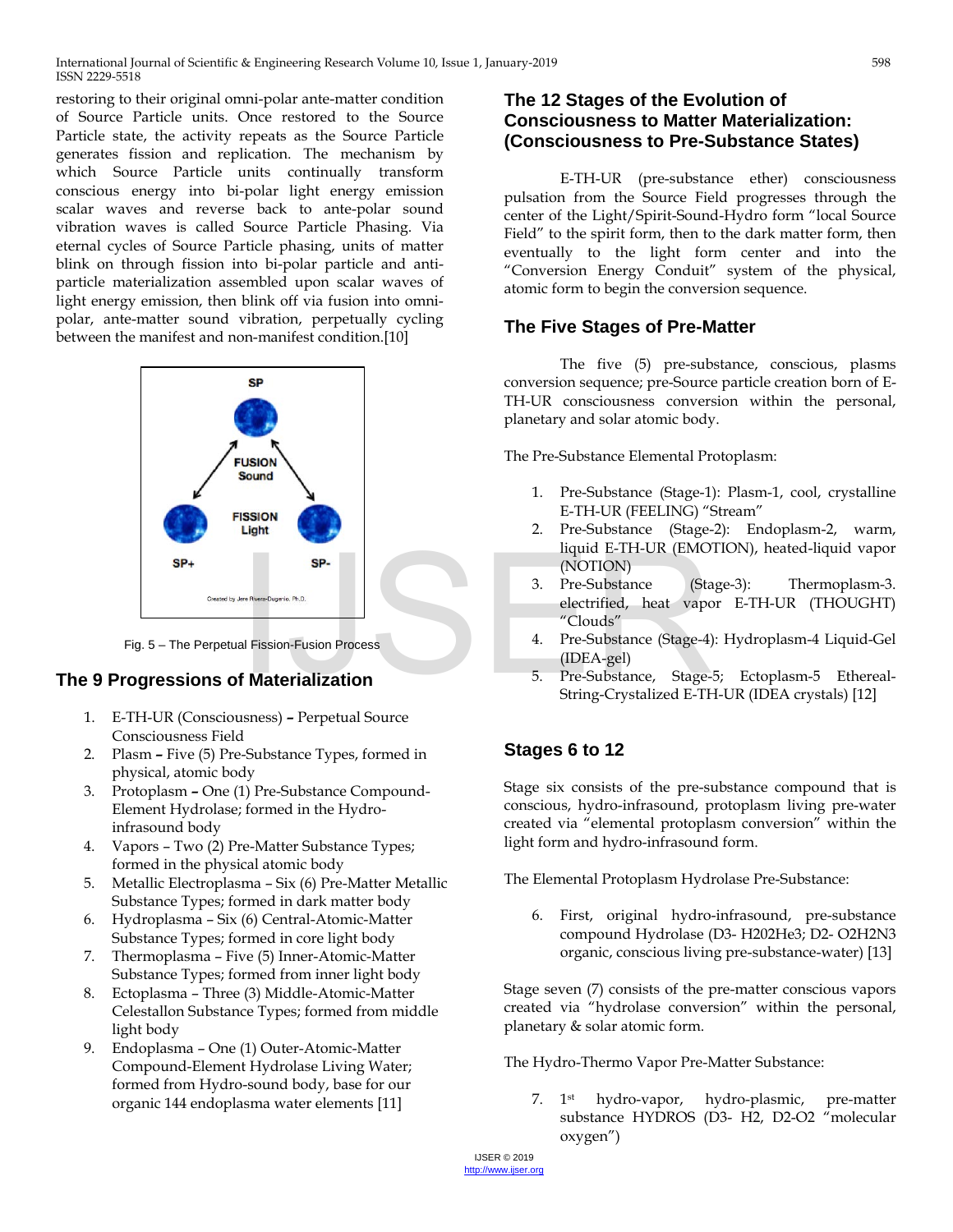8. 2nd Therma-vapor Thermo-plasmic Pre-Matter Substance ECTOS (D3-O2He3, D2- H2N3) [14]

Stage eight (8) consists of the six (6) pre-matter, conscious metallic, electro-plasmas created via "hydro-thermo vapor conversion" (Source Particle birth phasing) within the dark matter form.

The Metallic Pre-Matter Base Elements:

- 9. First, original pre-matter plasmic element Source-Spirit Stillpoint Void - "Golden-Silver ONE" (D3- WPd, D2- AUAG "golden-silver" #126) Conscious, perpetual, vibrating infrasound-radiation ether substance
- 10. First, original pre-matter plasmic elemental pair Source-Spark Light-Intention (D3-WH2e, D2- AU02Pt) Source-Seed Sound Intention (D3-Pd, D2- AG "silver")
- 11. First, original pre-matter plasmic elemental triad prana spirit radiation (D3-H2Re, D2-O2Pt "molecular oxygen & platinum"), Light (electromagnetic vapor-radiation light) (D3-W Tungsten, D2-AU Gold) Vibration (D3-V "Vanadium", D2- Ti "Titanium") [15]

# **Stage 9**

The six (6) core, atomic conscious hydro-gel, liquid-light hydroplasmas born of metallic conversion (Light Body Phasing) within the core light form. The Core Phasing "Prana Radiation Nobilities" Hydro-geleziac Irradiant Atomic-Elemental Matter Base: Atomic Hydrolase Organic Livir<br>
Ihe one (1) Outer-Matter Com<br>
Sound Atomic Endoplasma\_Liv<br>
Inscious hydro-gel, liquid-light<br>
Uuter-Matter Conversion (Outer-Matter Conversion (Outer-Matter Conversion (Outer-Matter Conversio

- 12. First, original Hydro-gel Hydroplasmic Matter Atomic Nobility Elemental Protos (H "Hydrogen")
- 13. First, original Hydro-gel Hydroplasmic Matter Atomic Nobility Pair Lotos (He "Helium) Sotos (Ne "Neon)
- 14. First, original Hydro-gel Hydroplasmic Matter Atomic Nobility Triad Logos (Mind Matrix) (Kr "Krypton"), Eiros (Sound Imprint) (Xe "Xenon"), Ethos (Light Imprint) (Rn "Radon") [16]

# **Stage 10**

The five (5) inner-matter, conscious thermal Ether-Vapor Thermoplasmas born of core phasing conversion (Core Phasing) within the Inner Light form.

The Inner-Matter Thermal-geleziac Electromagnetic Atomic-Elemental Inner-Light-Matter Base:

Creates the "15 States of Thermoplasmic Atomic-Matter":

- 15. Plasmos- (fire-ice) frozen, ether-cloud
- 16. Magnos- (fire-crystal) ether-crystal
- 17. Hydrose- (fire-water) ether-liquid-flows
- 18. Thermos- (fire-air) ether-gas–vapors
- 19. Electros Vapor–(fire-vapor) ether-flame-vapor [17]

# **Stage 11**

The three (3) middle-matter conscious Crystalline-Electro-Light Ectoplasmas born of the Inner matter conversion (Inner Phasing) with the Middle light body.

The Ecto-geleziac Crystal-Light Atomic-Elemental Middle-Light Matter Base:

20. 1st Ectoplasmic Crystalline-Electro-Light Atomic Matter CELESTALLON

 (D3-O2He3WH2VN2, D2- H3N3AUO2TiHe2 polarizes to become Celestalline and Celestallite)

21. 1st Ectoplasmic Crystalline-Electro-Light Atomic Matter Pair:

 CELESTALLINE (D3-O2He3WH2, D2-H2N3AUO2 = Ectos + Electromagnetic vapor-radiation light+ Hydros)

 CELESTALLITE (D3-O2He3W, D2-H2N3AU = Ectos + Light) [18]

# **Step 12-A**

Atomic Hydrolase Organic Living Water:

The one (1) Outer-Matter Compound Conscious Hydro - Sound Atomic Endoplasma Living Water-Light birthed of Outer-Matter Conversion (Outer Phasing) within the Outer Light Body.

The Crystalline Liquid Light Endo-geleziac Crystalline-Liquid-Light Atomic-Elemental Water-Matter Base:

22. 1st Hydro-Sound Atomic-Substance Compound HYDROLASE (D3-H2O2He3, D2-O2H2N3 organic, conscious, Living Water Atomic Matter, the 1st Endoplasmic Compound-Element "atomic seed" in Atomic Outer-Matter Materialization) [19]

# **Step 12-B**

Endoplasmic Water-Matter:

The 144 Outer-Matter Elements Conscious Hydro-Sound Atomic-Endoplasma, Living Water-Light created of hydrolase conversion (solar synthesis and five-sided conversion within the Light-Hydro-Sound Body).

The 12 Atomic Elemental Families: Endo-geleziac Atomic-Elemental Water-Matter Base:

23. First twelve (12) endoplasmic, Hydro-Sound Water-Matter Families:

 1-H, 2-He, 3-Li, 4-Be, 5-B, 6-C, 7-N, 8-O, 9-F, 10-Ne, 11- Na, 12-Mg [20]